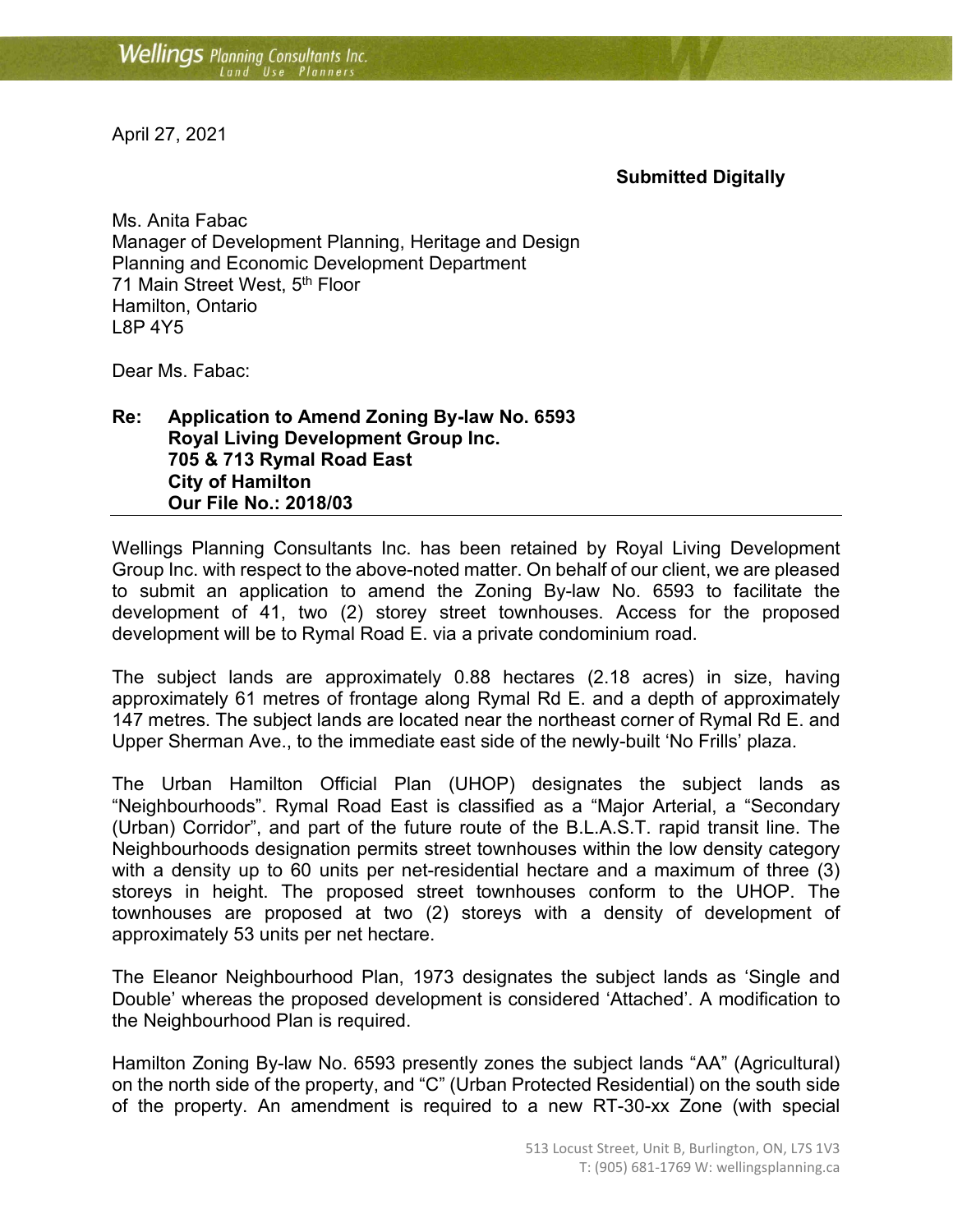provisions) for the subject lands to permit the street townhouse dwellings and bring the Zoning By-Law into conformity with the UHOP.

In support of the application, we provide the following materials digitally:

- 1. The completed and signed Application for Zoning By-law Amendment including the Owner's Authorization.
- 2. Formal Consultation Waiver dated October 16, 2020.
- 3. Copy of cheque payable to the City of Hamilton in the amount of \$24,255.00. The original cheque will be sent by courier to your attention.
- 4. Survey Plan completed by A.T. McLaren Ltd., dated November 24, 2020.
- 5. Architectural Package (Site Plan and Elevations) prepared by KNYMH Architecture + Solutions, dated March 22, 2021. A separate rendering has also been provided.
- 6. Planning Justification Report prepared by Wellings Planning Consultants Inc., dated April 2021.
- 7. Draft Zoning By-Law Amendment prepared by Wellings Planning Consultants Inc., dated April 2021.
- 8. Public Consultation Strategy prepared by Wellings Planning Consultants Inc., dated April 2021.
- 9. Functional Servicing and Stormwater Management Report with appendices prepared by ACIII Group Inc., dated March 29, 2021. Site Servicing Drawing have also been provided.
- 10. Geotechnical Report completed by Landtek Ltd., dated May 27, 2019.
- 11. Transportation Impact Study and Transportation Demand Management Report prepared by Paradigm Transportation Solutions Ltd., dated April 2021.
- 12. Stage 1-2 Archaeological Assessments completed by Detritus Consulting Ltd., dated November 2018 (individual assessment for each property). We have also included the Ministry's archaeological clearance for 705 Rymal Road E.
- 13. Tree Protection Plan completed by Adesso Design Inc., dated April 15, 2021.
- 14. Urban Design Brief completed by Adesso Design Inc., dated April 2021.
- 15. Environmental Noise Impact Study completed by dBA Acoustical Consultants Inc., dated April 2021.